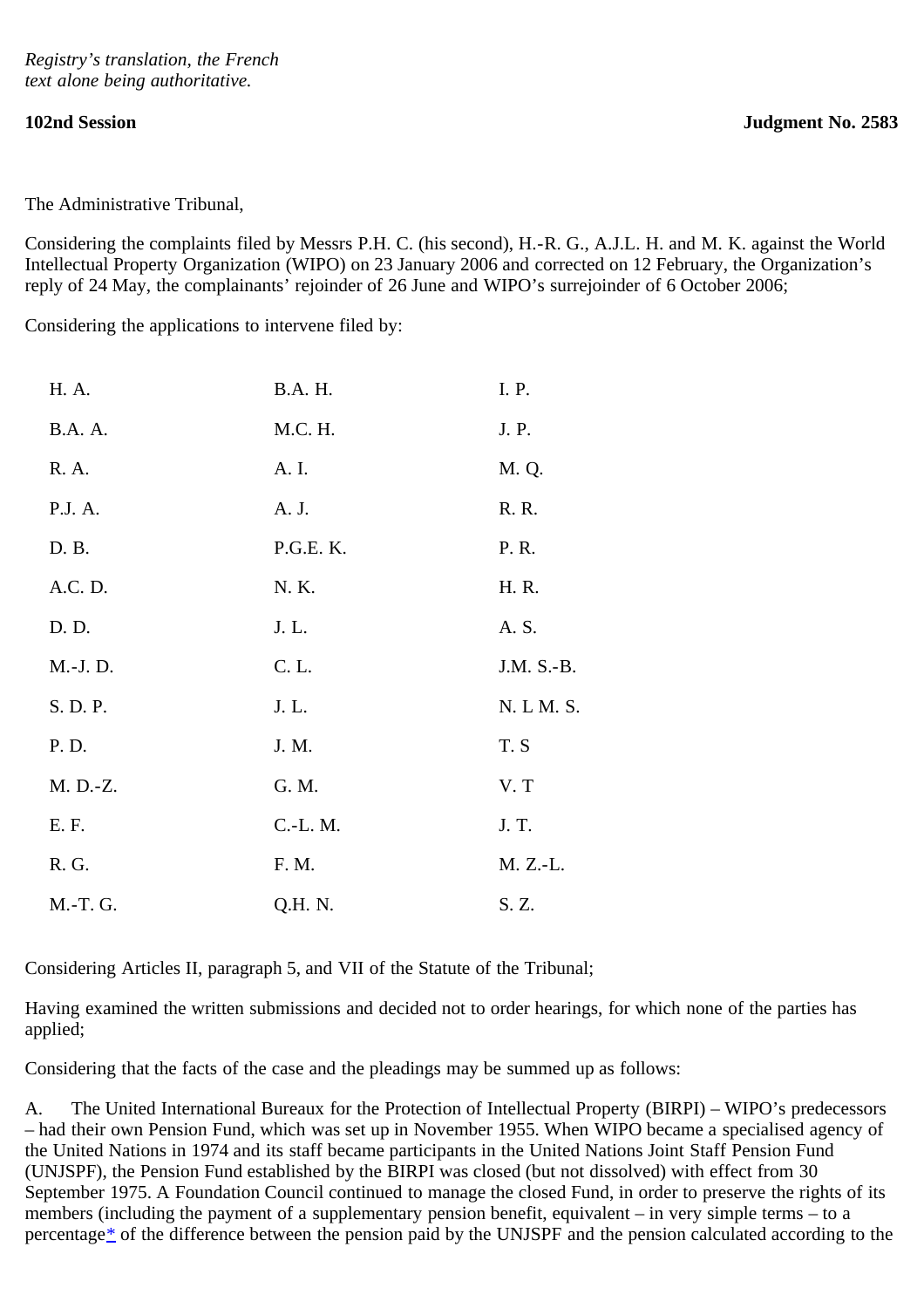rules of WIPO (closed) Pension Fund, on the basis of a favourable exchange rate). At the material time, the closed Fund's membership included 62 retired staff members and other beneficiaries, and 12 serving staff members.

According to an actuarial evaluation at 31 December 2002, if the United States dollar did not appreciate against the Swiss franc, the capital available to the closed Fund would be insufficient to enable it to honour its long-term commitments. By letter of 17 June 2005 the President of the Foundation Council informed the members of the Fund that further measures involving a reduction of benefits had been adopted. The actuary's recommendations had been followed but, in order to attenuate the effects, the measures would be spread over three years as follows: from 1 July 2005 pensions would not exceed 94 per cent of final net salary and the supplementary pension benefit would amount – as it had since 1993 – to 85 per cent of the difference between the pension paid by the UNJSPF and the pension calculated according to the rules of the closed Fund; from 1 July 2006 the pensions ceiling would be set at 88 per cent, with the supplementary pension benefit remaining at 85 per cent; and from 1 July 2007 the ceiling would be maintained at 88 per cent but the supplementary benefit would be reduced to 80 per cent. He added that, at the request of the Director General of WIPO, who had been informed of the situation, a study was being carried out to determine possible ways of assisting the Fund. However, an internal working group, set up at the Director General's initiative to examine the matter, reached the conclusion that WIPO had no obligation towards the closed Pension Fund.

On 11 August 2005 Mr H., a serving staff member, asked the Director General to adopt measures "correcting the decisions taken by the Fund's Foundation Council", in order to "safeguard [his] acquired rights". He added that the "administrative decision" he was seeking could "consist in [...] a decision in principle recognising [his] right to claim compensation in due course". On the following day Mr K., also a serving staff member, notified the Director General that he was supporting Mr H.'s views and wished to make the same request for himself. In an internal memorandum sent to Mr H. on 13 September, the Director General replied that the closed Pension Fund was a foundation established under Swiss law, governed by its own Regulations and by Articles 80 et seq. of the Swiss Civil Code, with a legal personality independent from that of WIPO, and that as far as he was aware the Organization had never undertaken to underwrite the Fund's obligations. On 9 October Mr H. asked the Director General to review his decision or, failing that, to authorise him to bring his case directly before the Tribunal. By a letter of 31 October 2005, which constitutes the decision impugned by Mr H. and Mr K., the Organization's Legal Counsel replied to Mr H. that the Director General had decided to maintain his decision but authorised him to proceed directly to the Tribunal.

In letters dated 26 August and 1 September 2005 respectively, Mr G. and Mr C., retired staff members, asked the Director General to cancel the measures taken by the Foundation Council of the closed Fund. Having received a negative reply from the Legal Counsel, they asked the Director General to review that decision or, failing that, to authorise them to bring their case directly before the Tribunal. They received the same reply as Mr H. on 12 December and 29 November 2005 respectively.

B. The complainants contend that the Director General committed an error of law in his reply to the request as expressed by Messrs H. and K., since, when asked to state his position on an obligation of the Organization towards its staff, he commented instead on WIPO's obligations to the closed Pension Fund. In their opinion, that error alone justifies referring the case back to the Organization for a new decision to be taken. They add that by arguing that the Fund is independent of WIPO, the Director General committed an error of fact and of law, since in their view there is an "organic interconnection" between the two institutions and the Fund is dependent on the Organization from a legal as well as a managerial and financial point of view. They contend that the defendant committed a further error of law by asserting that in the absence of a legal basis it was unable to assume any additional financial obligations. The complainants point out that such a basis does exist, specifically in Article 5 of the closed Fund's Rules of 23 August 1976. They accuse WIPO of refusing to assume liability for the Fund's "technical deficit", despite having a general responsibility for the Fund's management.

The complainants also accuse the Organization of failing to comply with its obligations towards its staff, particularly the obligation to avoid causing them unnecessary or undue injury. They consider that there was also a breach of a promise, made by the Director General in a letter of 2 June 1971 addressed to all BIRPI staff following the conversion of the BIRPI into WIPO, not to diminish the rights they had acquired – a promise which fulfils all the conditions of validity established by the Tribunal's case law – and they accuse the defendant of showing bad faith. Lastly, they accuse it of a breach of acquired rights and of confiscation and despoliation with retroactive effect for retired staff, since the structure of the "implicit contract of retirement" has been upset. They make it clear that their intention is to challenge not the decisions of the Foundation Council based on an actuarial study but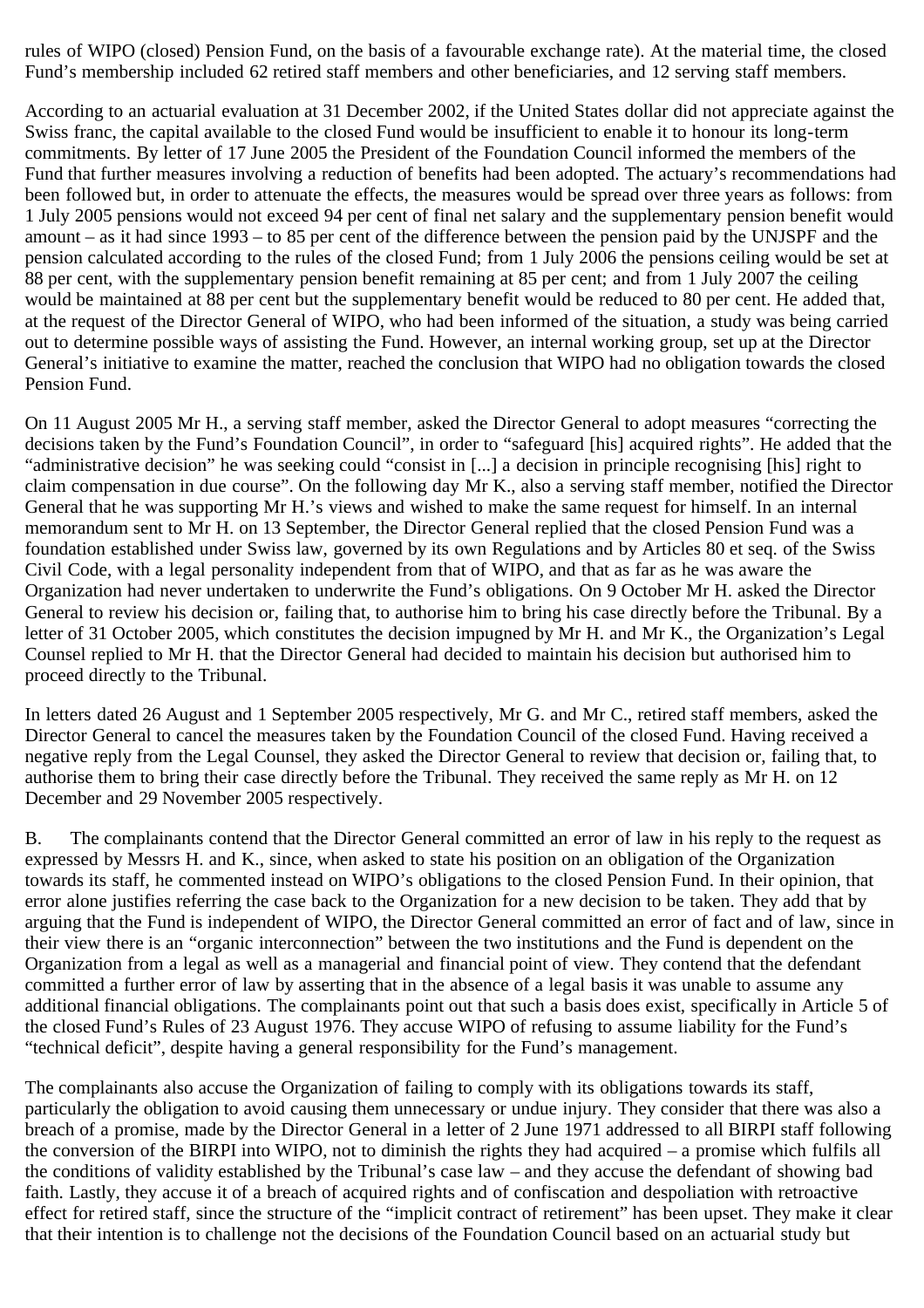WIPO's decision to evade its responsibilities and obligations, even though in regard to its own financial situation the cost entailed by the necessary measures was insignificant. They contrast this insignificant cost for the Organization with the present or future considerable loss they face as a result of the measures taken.

The complainants ask the Tribunal "to quash the Director General's administrative decisions not to intervene – or not to undertake to intervene – in order to offset the effects of the Foundation Council's decisions implemented on 1 July 2005, 2006 and 2007" and to refer the case back to the Organization for a new decision to be taken with a view to preserving all their rights. They also claim 10,000 Swiss francs each in costs.

C. In its reply WIPO submits that the Organization and the closed Pension Fund have different legal personalities. This is clear, in its view, from the observable differences regarding not only their foundation, their goals, their legal regime, their method of administration and their financing arrangements, but also the amendment procedures applicable in each and their manner of determining employees' and employer's contributions. There is no indication anywhere that WIPO's assets may be used to pay off the closed Fund's deficit. It would indeed be unacceptable for an independent foundation to be able to take decisions that give rise to legal obligations for the Organization. If the founders of the Fund had intended to oblige WIPO to pay off the deficits, they would certainly have made that intention clear. According to the Organization, it is the Fund's solvency that is at issue in the present case, and not third-party liability.

WIPO also points out that, as far as serving staff members are concerned, the action is premature since they have suffered no injury. It adds that the concept of a "technical deficit", for which the BIRPI had recognised the employer's liability and which the complainants apparently wish to extend to problems of exchange rate fluctuations, in fact applies only to the deficit due to the retirement of staff members before the age of 65. As for the promise which the Director General is alleged to have made in 1971, although the latter did state that the rights enjoyed by BIRPI staff members would remain "entirely acquired and [would] not be diminished in any way", the complainants do not show that those rights included the right to be refunded in the event that the closed Pension Fund incurred a deficit. A right must be shown to exist before it can be considered "acquired". Lastly, WIPO retraces in detail the difficulties encountered with the management of the closed Fund and points out that at no time – not even in 1993 when, already faced with problems of insolvency, the Fund had reduced the benefits paid out to its beneficiaries – was it considered that the Organization had an obligation to cover the deficit. At the time, the complainants in fact had not protested, and to that extent it may be considered that their action is not only unfounded but also time-barred.

D. In their rejoinder the complainants accuse WIPO of pleading "at cross purposes" insofar as it devotes the bulk of its reply to its lack of liability for the closed Pension Fund whereas they had concentrated on the protection of their own rights and the Organization's obligations towards its staff. In so doing it is shifting the ground of the dispute as far as its subject, object and origin are concerned. In the complainants' view, the reply, apart from being tainted with many errors of fact and of law, therefore shows a clear misappraisal of the facts and abuse of authority. This leads them to the conclusion that the solution of referring the case back to the Organization for a new decision to be taken is perhaps not ideal, and they ask the Tribunal to consider the possibility of ordering WIPO to pay them – or to undertake to pay them in due course – their income shortfall arising from the decisions to reduce benefits. They contend, moreover, that the defendant's plea that their action is both premature and timebarred is "untenable".

The complainants accuse WIPO of showing bad faith by distorting their arguments and by deliberately failing to produce a vital piece of evidence, namely a letter from the Director General to the President of the Fund's Foundation Council, dated 12 April 2002, which they believe shows that the Organization acted disloyally towards the Council. They also accuse the Director General or his representatives of abuse of authority insofar as they express an opinion in the reply on a matter for which the Organization's deliberative organs (that is to say the Member States) are competent, without having consulted the latter. The bias which in their view permeates the reply misled its authors into several errors of fact and of law as well as into an obvious mistake of interpretation and induced them to express "baseless, disloyal and libellous" criticism of the Fund's management and of the members of the Foundation Council. They add that some of these flaws also account for the Organization's "equivocations" and its lack of support for the Fund. They denounce "the hostile attitude towards members of the closed Fund".

They maintain that there are undoubtedly organic links between the Organization and the Fund and that there is a "specific legal basis" which obliges WIPO to pay special contributions to the closed Pension Fund in the event of a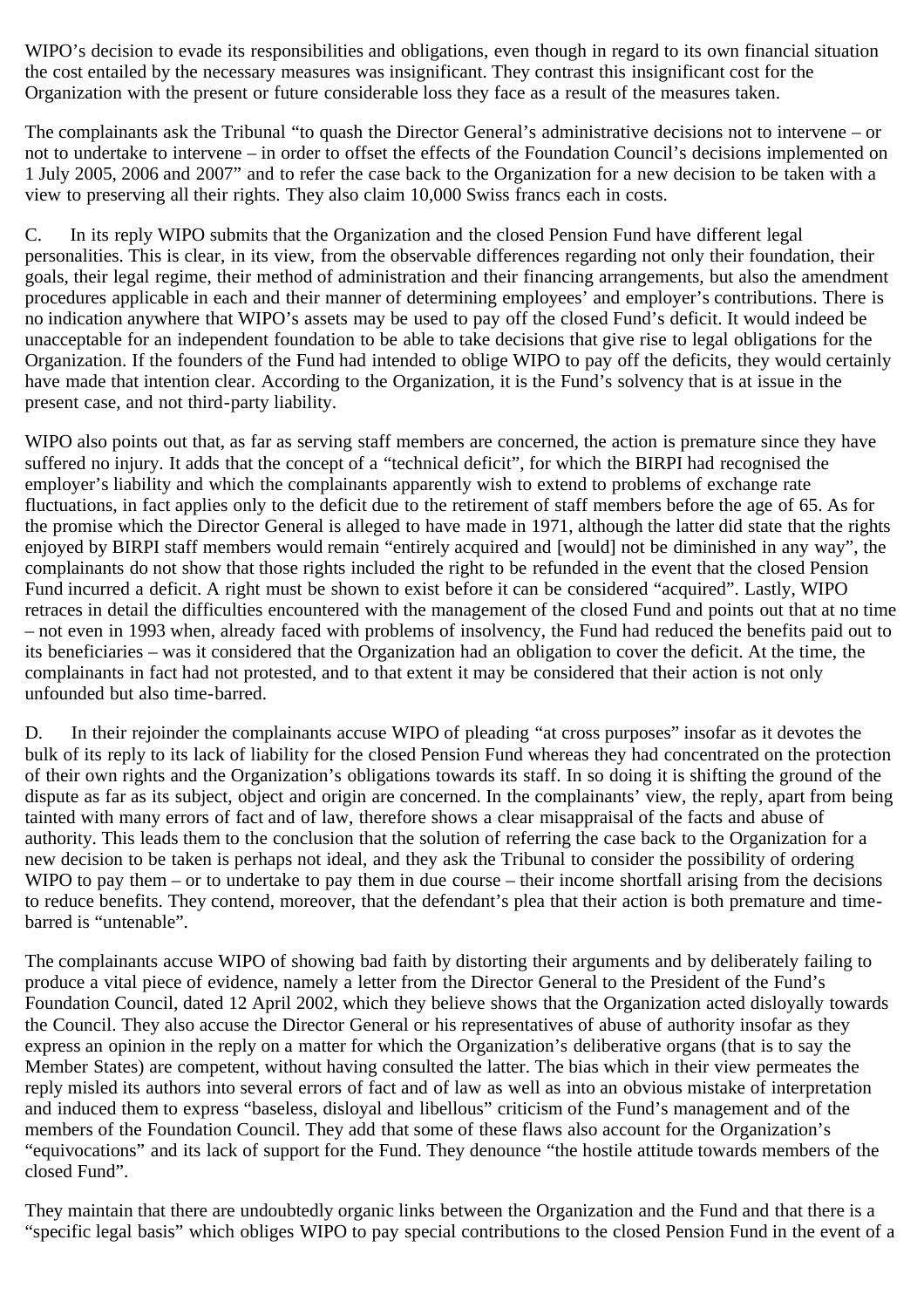deficit. This legal basis arises from Article 5 of the closed Fund's Rules of 23 August 1976, which reads as follows:

"The resources of the WIPO Pension Fund include any contributions paid in by WIPO [...], any contributions paid in by its members [...]."

As the Director General of WIPO stated, speaking as a member of the Foundation Council, at the latter's 63rd session in 1976, the word "contribution" was used deliberately in order, according to the minutes of the session, "to allow for the payment of special contributions by WIPO [...] in the event that the financial stability of the Fund should require it". The payment of such contributions was also intended to offset the fact that the Council was forfeiting some of the contributions paid by the employees and by the employer. In the complainants' view, the defendant's reply shows "complete ignorance of the law of the international civil service" as well as ignorance of the Tribunal's case law. Referring to the assertion that it would be unacceptable for an independent foundation to be able to take decisions that give rise to legal obligations for WIPO, they point out that this is actually the case with the UNJSPF and the International Civil Service Commission.

E. In its surrejoinder the defendant argues that there is no trace of the right claimed by the complainants either in WIPO's Staff Regulations and Rules or in the Regulations and Rules of the Pension Fund. Their pleadings regarding an alleged legal basis are unfounded since, apart from the fact that the Article 5 they cite does not support their arguments, the Organization cannot be bound by the rules of a separate legal entity. It reiterates that it has no obligation to intervene on behalf of the closed Fund and maintains that no assurance was ever given in that respect, either by the Organization or by its Director General; contrary to the view put forward by the complainants, it considers that the term "contribution" is neutral and does not imply any obligation of that kind. It contends that the letter of 12 April 2002, in which its constant position is presented without ambiguity, does not support the complainants' arguments. As far as the alleged abuse of authority is concerned, WIPO asserts that it lies at the Director General's discretion to decide what should or should not be submitted to the Member States. It adds that the complainants "have no authority to make comments" in that respect and that the Tribunal "is not competent to examine such an allegation".

It denies any bias in the drafting of the reply or any criticism of the members of the Foundation Council. It maintains that referring the case back to the Director General would be pointless and states that it hopes that the Tribunal's decision will provide an answer to the question raised by the complainants and will bring the matter to a close. It undertakes to comply with whatever ruling the Tribunal sees fit to hand down.

## CONSIDERATIONS

1. WIPO, which took over from the BIRPI, became a specialised agency of the United Nations in 1974. The Organization's staff members then became participants in the UNJSPF. Under the terms of an agreement signed by the Director General of WIPO, the representatives of the UNJSPF's Board and the President of the Foundation Council of the WIPO Pension Fund, which until then had been responsible for receiving contributions and paying benefits, the assets required to cover the UNJSPF's liabilities were transferred to the latter. Part of the assets, however, amounting to approximately 3 million Swiss francs, remained available to the WIPO Pension Fund in order to guarantee, according to the report submitted by the Director General to the 11th session of the Coordination Committee of WIPO held from 26 September to 4 October 1977, "[a]ll rights acquired, under the Regulations and Rules of the WIPO Pension Fund, by staff members whose appointment took effect prior to October 1, 1975 – that is, prior to the entry into force of Staff Regulation 6.1*bis* which provided for participation in the UNJSPF". In order to ensure that staff members recruited before 1 October 1975 would retain the rights they had acquired under their pension scheme, which was considered more advantageous than the common scheme of the United Nations, it was provided firstly that those officials should participate in both schemes, secondly that the WIPO Pension Fund would take in no more members after 30 September 1975 and would thus become "closed", and thirdly that the closed Fund would if necessary pay supplementary pension benefits amounting to a percentage of the difference between the amount calculated and received under the UNJSPF rules and the amount calculated according to the rules of the closed Fund.

2. The closed Fund's financial situation deteriorated, especially on account of the falling value of the United States dollar, against which the pensioners were protected, and owing to the fact that the method used to calculate the supplementary pension benefits could have the effect of allowing some retired staff members to receive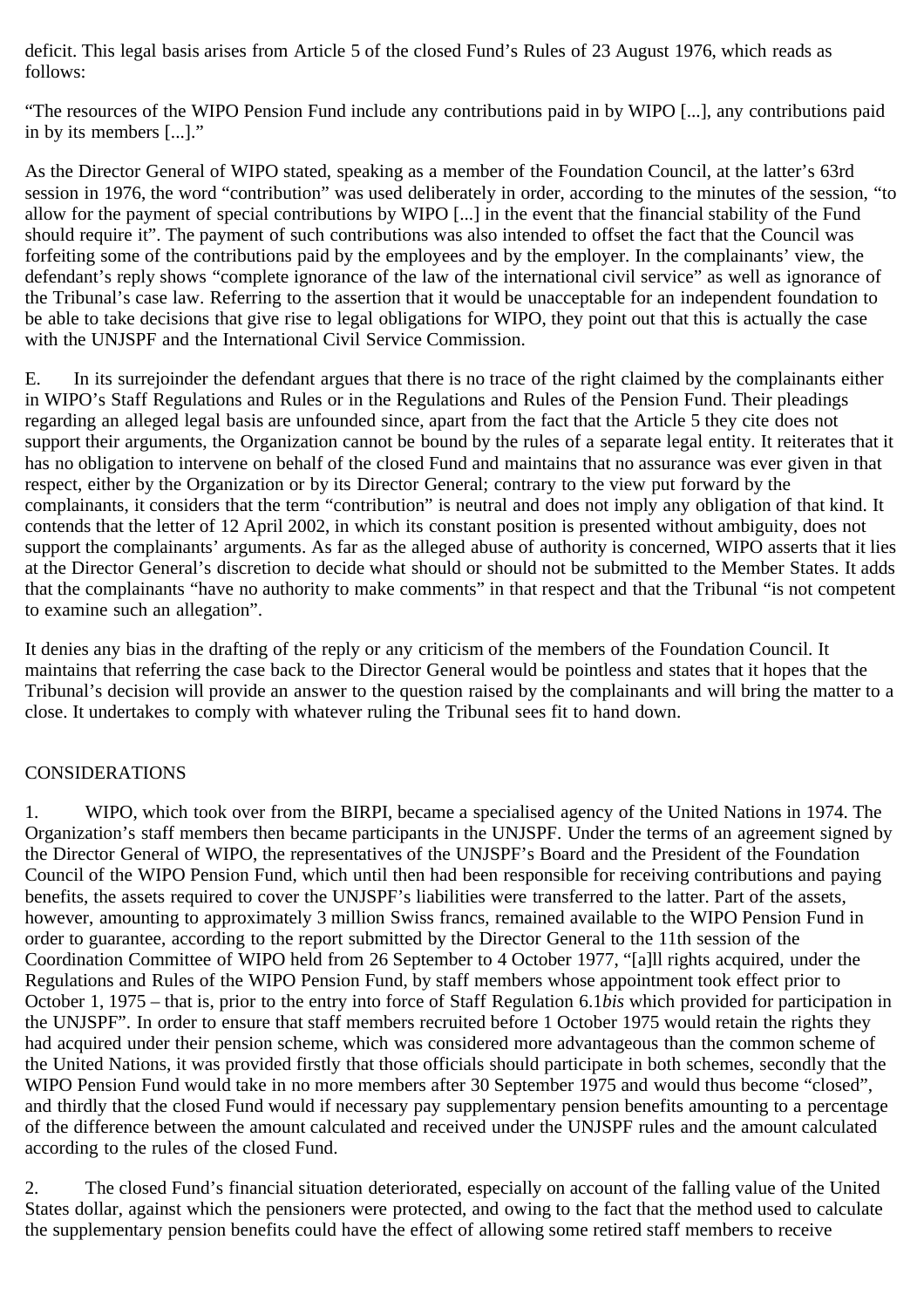pensions in excess of their final net salary. The closed Fund's Foundation Council amended the Rules of the Fund from 1 July 1993 in order to limit, on the one hand, the total pension benefit to 100 per cent of the final net salary and, on the other hand, the supplementary benefit to 85 per cent of any difference between the amount due under UNJSPF rules and the amount calculated according to the Rules of the closed Fund of 1 January 1975.

These austerity measures are not directly at issue in this dispute. However, after an actuarial evaluation had revealed the precarious state of the closed Fund's finances and the difficulties it was likely to face in the future, particularly as a result of the falling value of the dollar, the Foundation Council took further measures, which were notified on 17 June 2005 by the President of the Foundation Council to all members of the closed Pension Fund: according to a timescale agreed by the actuary of the Fund, the pension would not be greater than 94 per cent of final net salary from 1 July 2005 and 88 per cent from 1 July 2006, while the supplementary pension benefit would be limited from 1 July 2007 to 80 per cent of the difference between the amount due under UNJSPF rules and the amount to which the pensioner would be entitled under the closed Fund Rules of 1 January 1975. The President of the Foundation Council added in his letter of 17 June 2005:

"The Director General of WIPO has been informed of the situation and of the measures envisaged to reduce the supplementary [pension] benefits, as a result of which he has asked for a study to be conducted regarding possible ways of assisting the Fund, either by providing a guarantee to cover the technical deficit, or by paying in subsidies. This study is currently under way."

3. Two serving staff members of WIPO asked the Director General on 11 and 12 August 2005 to take steps "correcting the decisions taken by the Fund's Foundation Council" in order to safeguard their acquired rights. Referring to the Tribunal's case law, they requested that a decision in principle be taken, recognising their right to claim compensation in due course. In letters dated 26 August and 1 September 2005, two retired staff members asked the Director General to rescind the decisions of the Foundation Council, which had the effect of substantially reducing the amount of the supplementary pension benefits they were receiving. To these requests the Organization replied that it owed no obligation to the Fund, which had an independent legal personality, and that the Administration was not competent to quash decisions taken by the Foundation Council. Later the Director General maintained those decisions and authorised the complainants to proceed directly to the Tribunal.

4. The complainants filed a complaint with the Tribunal asking it to quash the Director General's "administrative decisions not to intervene – or not to undertake to intervene – in order to offset the effects of the Foundation Council's decisions implemented on 1 July 2005, 2006 and 2007", and to refer the case back to the Organization "to take a new decision, at its discretion, for the purpose of maintaining the full rights of the complainant[s]".

5. Forty-two staff members or former staff members of WIPO have applied to intervene in the complaints. Insofar as their factual and legal position is identical to that of one of the complainants, their applications to intervene are receivable.

6. In rejecting all liability in the dispute before the Tribunal, the Organization recalls that its legal personality is distinct from that of the Pension Fund, so that despite "a close working relationship" between the two institutions it has no duty to review the decisions taken by the Foundation Council or to cover the Fund's deficits. The Tribunal acknowledges that it is not competent to review the decisions of the closed Fund, which is a foundation established under Swiss law and which is subject to the supervision of the Swiss federal authorities. But the complainants' claims are directed against WIPO, which they accuse of failing to intervene in order to safeguard the rights which they believe they hold as a result of the commitments made for their benefit and the Organization's liability for the Fund's actuarial deficit. The Tribunal is competent to rule on these claims.

7. The defendant appears to challenge the receivability of the complaints. On the one hand it holds that the complainants' action is "time-barred" on the grounds that they failed to present the Organization with a "request to bail out the Fund" when the initial measures reducing benefits were taken in 1991 and 1993. It is clear, however, that their failure to act on that occasion cannot have the effect of depriving them of the right to challenge the Organization's subsequent position with regard to austerity measures taken in 2005. On the other hand, the defendant contends that the staff members who are still in service have not yet suffered any injury as a result of the adoption of those measures and that their complaints are therefore premature. Yet according to precedent (see for example Judgments 1330 and 2204), staff members have an obvious interest in ascertaining the value of their pension rights as soon as possible, even if they are still serving: the receivability of their action does not depend on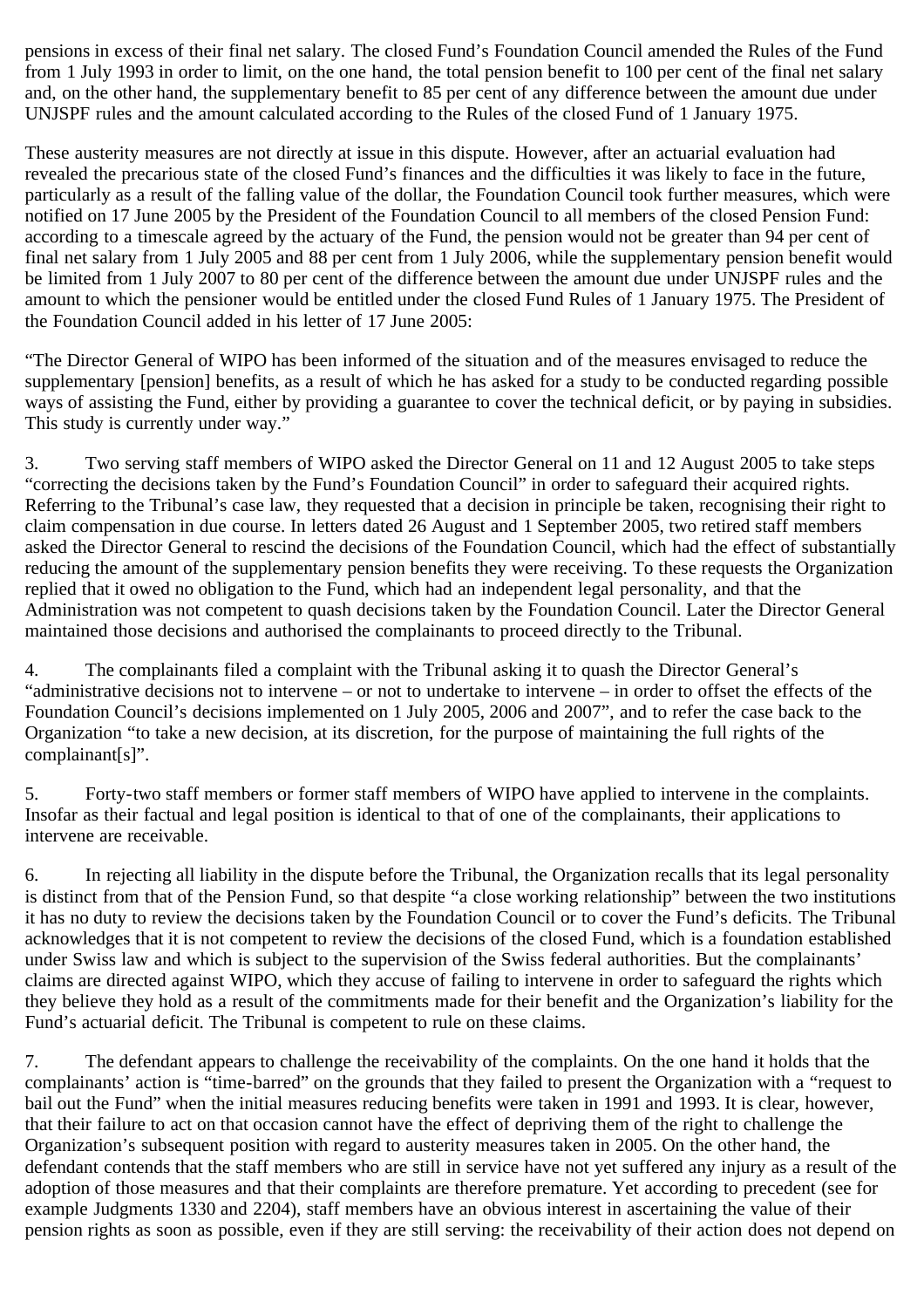proving actual and certain injury, but on their having an interest in obtaining recognition of their future rights, regardless of whether their pleadings are well founded.

8. Some of the complainants' pleas as well as some of WIPO's defence arguments may conveniently be discarded before the main issue is broached, that is, the question of whether, in the circumstances of this case, the Organization failed to take the necessary measures to safeguard the rights which the complainants derive from contractual and statutory provisions and from general principles of law.

9. Thus, contrary to the complainants' main plea, the Director General committed no error of law by replying to their requests that WIPO owed no obligation to the Fund instead of commenting on the Organization's obligations towards its staff. Whether this position is well founded or not – the question will be dealt with in due course – WIPO did respond, without misrepresenting them, to the complainants' demands that it should adopt measures to remedy the decisions taken by the Foundation Council, with the aim of safeguarding their acquired rights.

10. Similarly, while it is true that there are close links between the Organization and the closed Pension Fund, they are still two different institutions and the latter is in no way dependent on the former. None of the texts concerning the relations between the two institutions provides that the Organization has an obligation to cover the Fund's technical deficit – which does not imply that it is not allowed to make "contributions" to the Fund.

11. Lastly, the complainants cannot rely on a draft letter dated 20 December 2001 in which the Director General allegedly stated that he was prepared to ask the Member States of the Organization to consider a request by the Fund to cover the deficit apparently attributable to the application of WIPO Regulation 3.15(b). That draft was not signed and the defendant's official position with regard to the closed Pension Fund is stated by the Director General in a letter of 12 April 2002 pointing out that WIPO had no financial liability for the Fund and concluding that, "[s]hould an actuarial deficit ever appear, [his] collaborators and [him]self [would] naturally be prepared to look at possible solutions when the time [came]".

12. With regard to the defendant's pleadings, the Tribunal cannot accept the view that it is simply a question of the Fund's solvency and not of the Organization's responsibility towards its serving or retired staff members. It follows, then, that any discussion about possible mismanagement on the part of the Fund, or the fact that the members of the Fund are "privileged" and cannot complain about the workings of a system that has existed for over 25 years and against which they never protested, either at times of "euphoria" or when deficits were revealed, is irrelevant and the Tribunal will not dwell on the pleadings of the parties in that respect.

13. The only real issue is that of whether the complainants may derive, either from their contract of employment, or from the applicable regulations, or from promises which, by virtue of the circumstances in which they were made, are binding on the defendant, the right to obtain a supplementary pension benefit amounting to a given percentage of the difference between the pension calculated under UNJSPF rules and that calculated according to the rules of the closed Pension Fund, and whether, in the event of the latter's default, the Organization has an obligation to intervene either directly or indirectly.

14. When WIPO was established as the successor of the BIRPI, the latter's Staff Regulations and Rules were abrogated as from 29 September 1970, but the staff members whose appointment with the Organization was confirmed succeeded in maintaining the rights they had acquired under the previous system. The then Director General wrote on 2 June 1971 to one of the complainants, currently retired, and probably to all staff members in the same situation, in the following terms:

"Your terms of employment are governed by the Staff Regulations and Rules of WIPO. It is understood that the rights you enjoyed as a staff member of the BIRPI are entirely acquired and will not be diminished in any way."

This commitment undoubtedly gave certain rights to the staff members who were thus transferred to the new Organization, as well as a guarantee that those having completed at least ten years of service could retire from the age of 60, with the BIRPI and subsequently WIPO having an obligation to reimburse the Pension Fund in respect of pensions paid by the latter to retired staff who had not yet reached the age of 65 in the event that such payments gave rise to a technical deficit. But apart from that guarantee, which stemmed from an agreement of 24 April 1970 between the BIRPI and the Pension Fund, the commitment was not intended to freeze the method of calculation or the amount of the pensions paid to transferred staff, or to benefit staff recruited after WIPO was established. The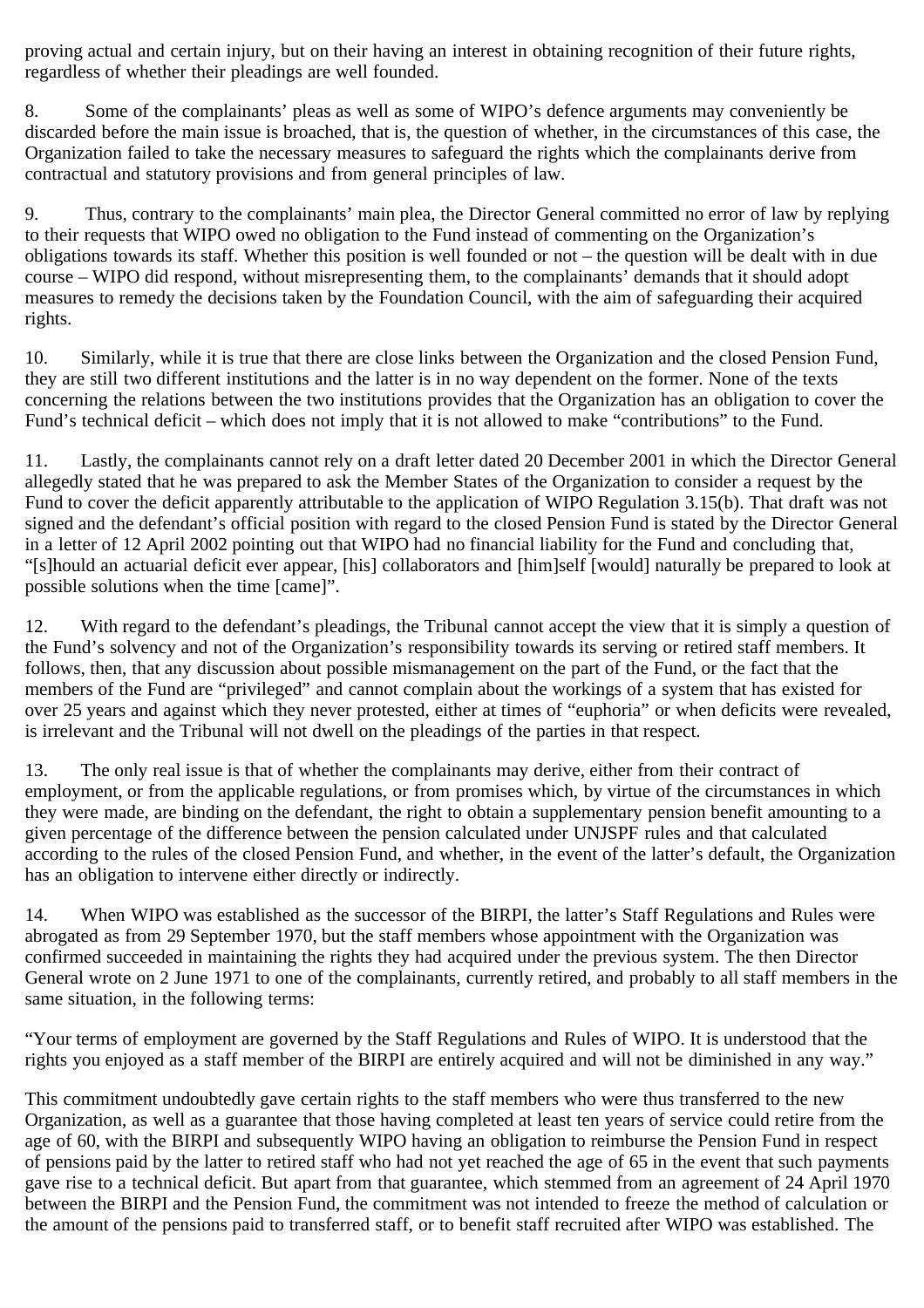plea regarding the rights the complainants claim on the basis of the letter of 2 June 1971 therefore fails.

15. On the other hand, the complainants are right to argue that it was the Staff Regulations which determined that staff members whose appointment took effect prior to 1 October 1975 – the date at which the Fund was "closed" – would become participants in the UNJSPF and, according to Regulation 6.1, "for the purposes, if any, provided for in the Regulations and Rules of the WIPO Pension Fund, in the WIPO Pension Fund". According to the report mentioned in consideration 1 submitted by the Director General to the Coordination Committee in September-October 1977, "[a]ll rights acquired" by the staff members concerned were maintained and "guaranteed by the WIPO Pension Fund". Even though the then Director General did not specify that the Organization was to some extent liable for that guarantee, the fact that he expressly mentioned the maintenance of all acquired rights can hardly be regarded as being devoid of effect. It is true, as the Organization points out, that there is no provision which obliges it to make good the deficit of the closed Pension Fund in order to maintain the level of the supplementary pension benefits paid to retired staff and to ensure the Fund's solvency in the future. Moreover, the measures taken by the Fund to cover its actuarial deficit are perfectly understandable. It would appear, however, that in the event a significant proportion of the past deficits, which led to the financial situation that the Fund had to try to remedy, arose as a consequence of a Staff Regulation that was intended to protect pensionable remuneration, and hence the "guaranteed" salary of officials in the professional and higher categories, against any fall in the value of the dollar. In its present form, Regulation 3.15(b) is worded as follows:

"Where, as a result of a variation in the exchange rate between the Swiss and the United States currencies, the amount of the pensionable remuneration of a staff member, whose appointment took effect before October 1, 1975, as expressed in Swiss francs would, for any given month, be less than for the preceding month, the latter amount shall continue to be the amount of the pensionable remuneration until the month for which, for any reason, the staff member's pensionable remuneration reaches the amount applicable prior to the said variation."

Thus, as a result of what both parties describe as a "ratchet effect", the benefits paid by the closed Fund were increased as the dollar fell. According to the firm of accountants commissioned in 1992 to assess the Fund's financial situation, "the guaranteed salary depends in particular on the exchange rate [between the Swiss franc and the United States dollar]. For example, if the exchange rate of the dollar rises, the guaranteed salary of professionals is raised in the same proportion. If the dollar then falls back to the same value as before, however, the guaranteed salary does not return to its previous level. Upward fluctuations in the dollar lead to rises in the guaranteed salary, while downward fluctuations do not cause any change in the guaranteed salary; this can give rise to substantial increases in benefits which are practically not funded by contributions."

16. It is quite clear that it was this mechanism which led to the closed Fund's financial difficulties, and the defendant cannot absolve itself of all responsibility for the fact that the complainants' rights have been diminished, since this effect is largely due to the application of the Staff Regulations which it adopted and which, as it makes clear, it has no intention of giving up. The Tribunal notes, moreover, that the Fund has received no employees or employer contributions since 1993, for reasons which the defendant in its reply terms "mysterious", although it accepted the measure at the time. At any event, the estimates made when the Pension Fund was closed, according to which the remaining balance of the Fund would be sufficient to "cover [its] commitments", do not appear with hindsight to have been sufficient.

17. In view of all the circumstances of the case, the Tribunal considers that, even though the closed Pension Fund – which is not a party to this dispute – cannot be criticised for having taken measures to make good its actuarial deficit, WIPO must be held liable because of the fact that it did nothing to safeguard the rights of its staff members and former staff members to a supplementary pension benefit. The complainants accept that the austerity measures taken in 1993 were based on wise management principles, and they merely seek a review of their situation with respect to the measures implemented from 1 July 2005. The Tribunal considers that the Director General, in conjunction with WIPO's closed Pension Fund, should examine what contribution would be required either to pay the sums which would have been owed to retired staff if the disputed measures had not been taken, or to eliminate the Fund's actuarial deficit. Should such a solution not be feasible, the Organization shall pay directly to the complainants the amounts to which they would have been entitled had the remedial measures applied in 2005 not been introduced. It must also guarantee that staff members who are still serving are able, when the time comes, to enjoy the same rights (see in this respect Judgment 986).

18. The Tribunal does not accept the defendant's argument that it lay within its discretionary authority to refuse to intervene, since – as it contends – it had no legal obligation to do so: it does have a duty to safeguard the rights